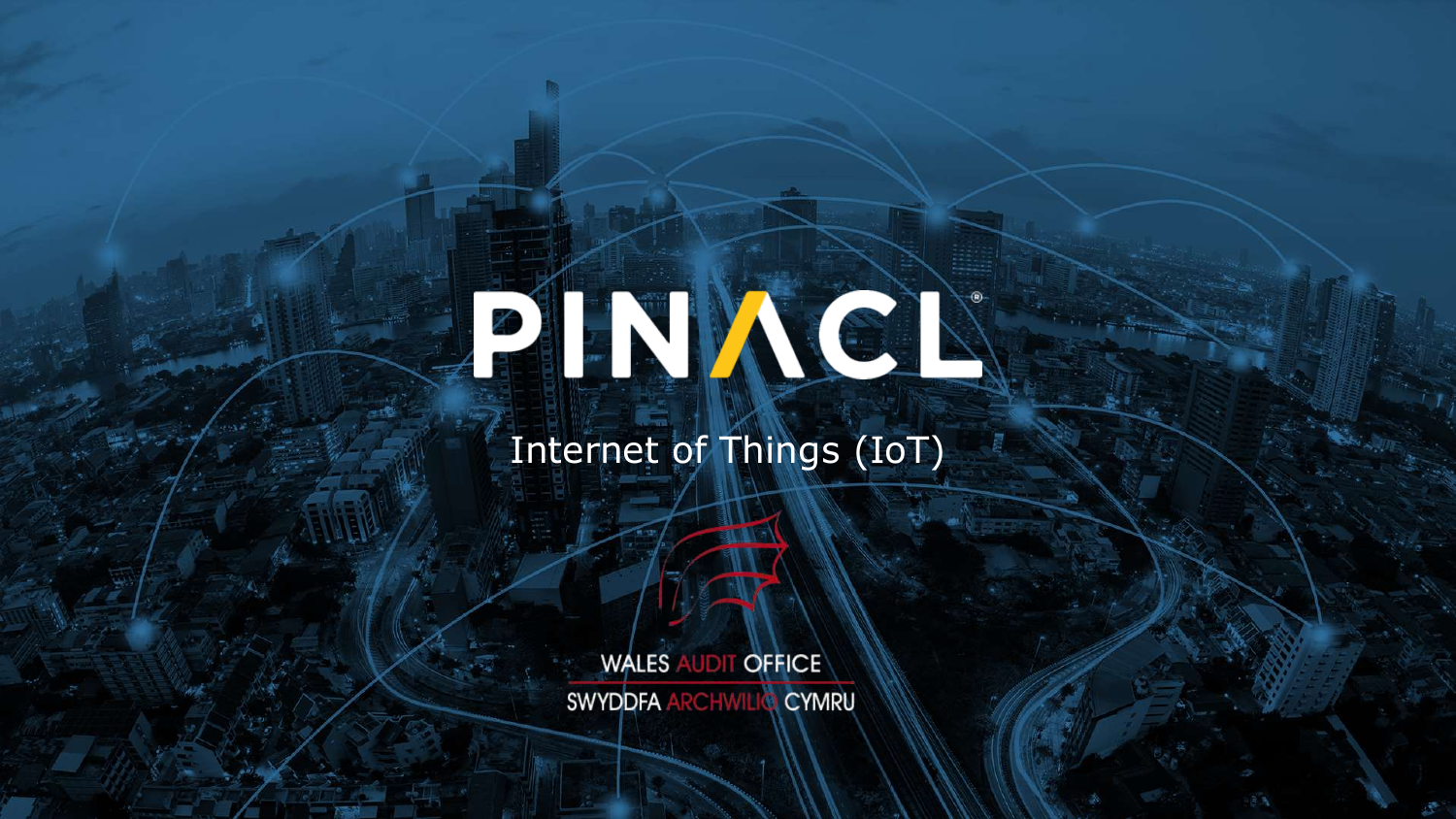## Who are Pinacl?

- Enablers of Digital Transformation
- Over 35 years of industry experience turnover £15.5m FY17
- Specialists in Wireless and Network Infrastructure
- Deployed Smart City solutions across York, Newport & Aberdeen
- IoT technologies was a natural evolution
- Established a network of complementary IoT partners
- Selected Newport as our IoT 'prototype'











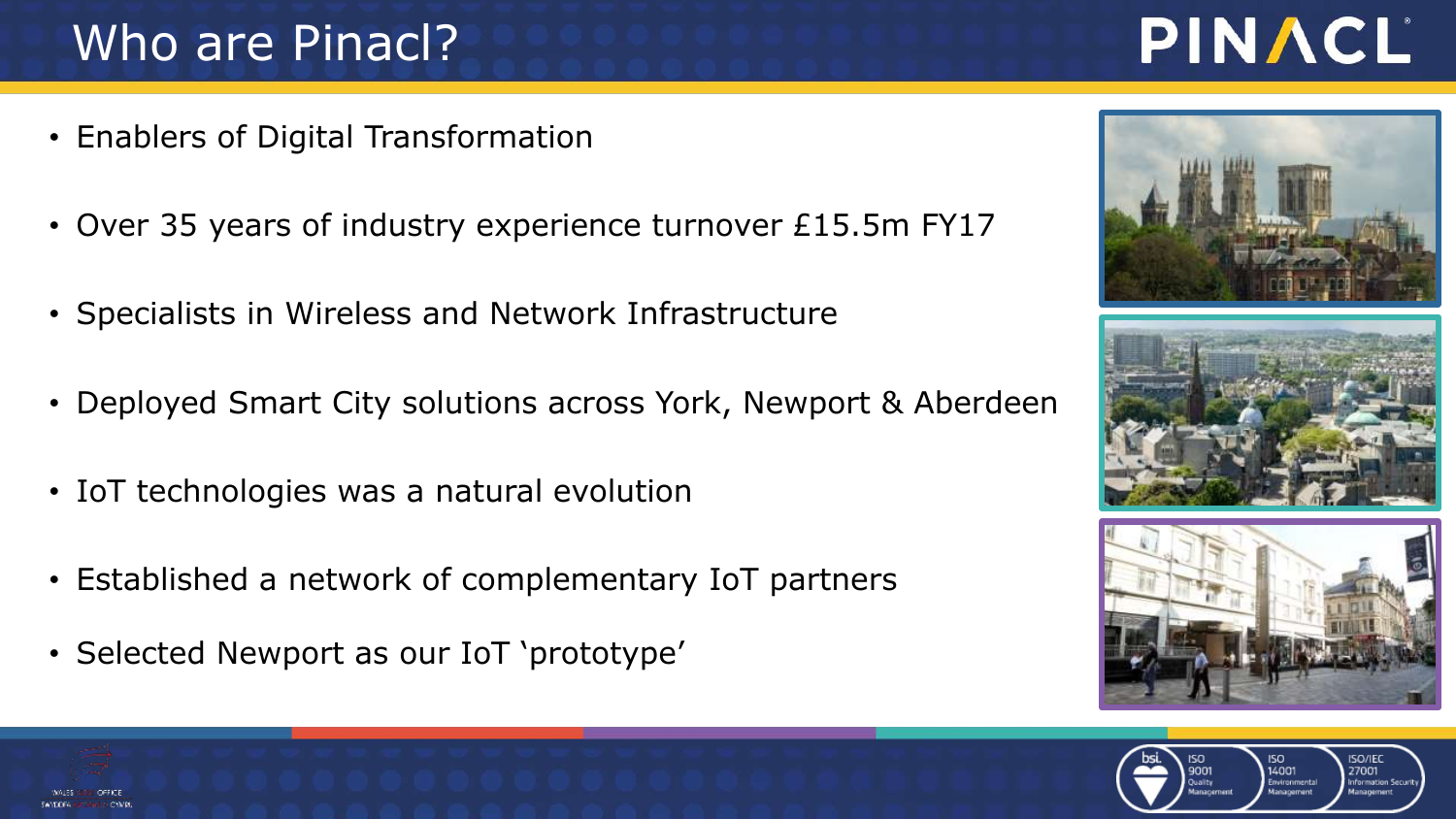## City of Newport: Smart City

- Pinacl 'Smart City' IoT prototype
- Dark Fibre (New/Existing) Open access
- Public WiFi Public buildings & city centre
- Open Access LoRaWAN Network Service
	- Council are just a customer
- Proof of concepts: Air Quality, Waste Management, Flood monitoring & Road Temperatures
- Social Housing Newport City Homes, 10 Property Pilot
- Future schemes:
	- Smart Lighting
	- Smart buildings
	- Smart Meters
	- ABP Port solutions



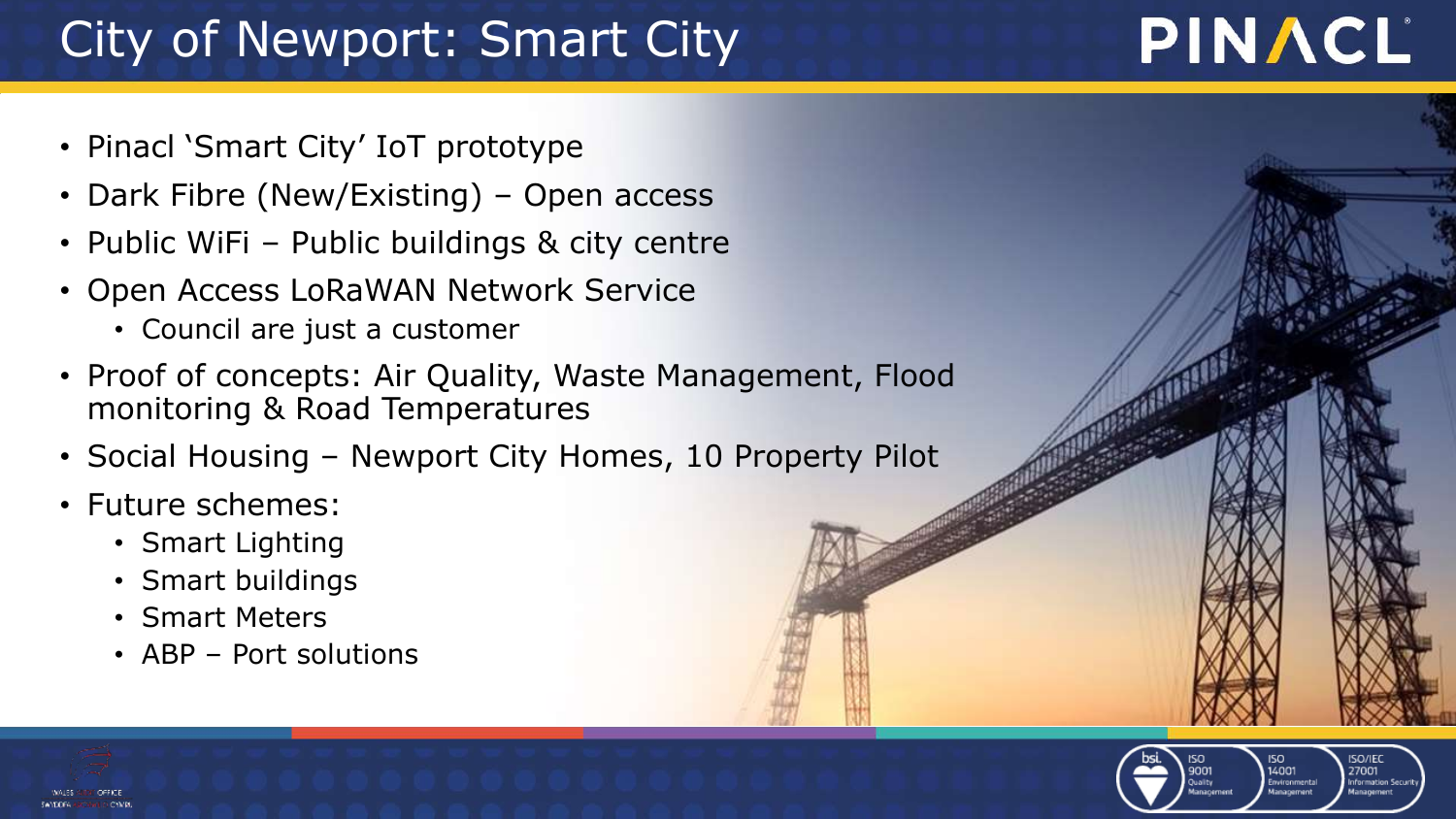#### Driving Welsh Collaboration

## PINACL















## **Innovate UK**





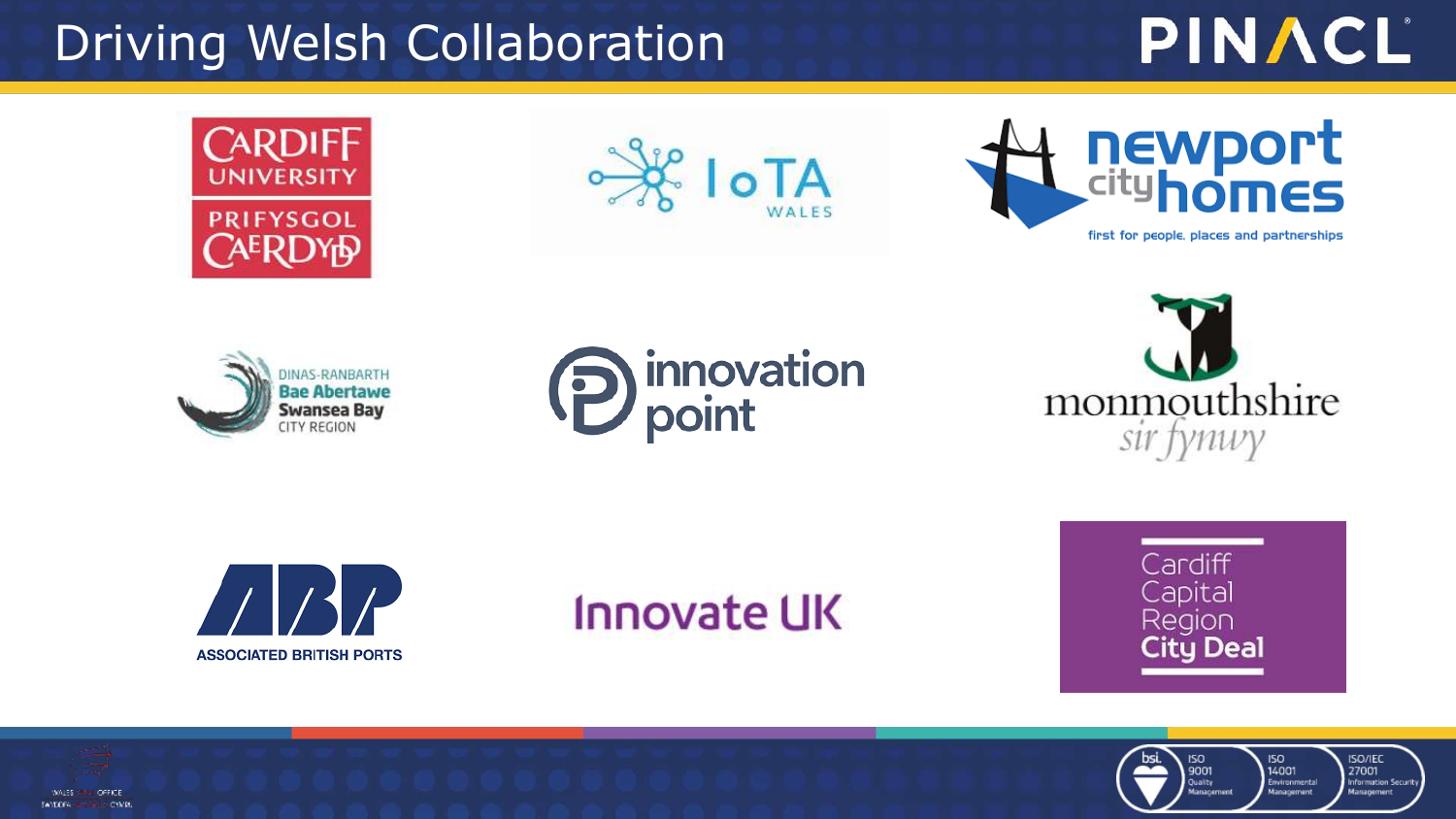## Smart Property Analysis

#### Damp/Mould Prediction

- Temperature/Humidity Sensors
- Warnings:
	- >50% humidity warning about risk of Dust Mites
	- >60% warning about risk of Mould
	- Days to Mould (DTM) calculation <30, warning about risk of Mould
- Alarm:
	- Days to Mould (DTM) calculation <14, Critical Alarm about Mould in 14 days
- Calculated on each room independently
- Currently using 3 Hour averages for Temperature/Humidity to calculate DTM. Value can be modified.



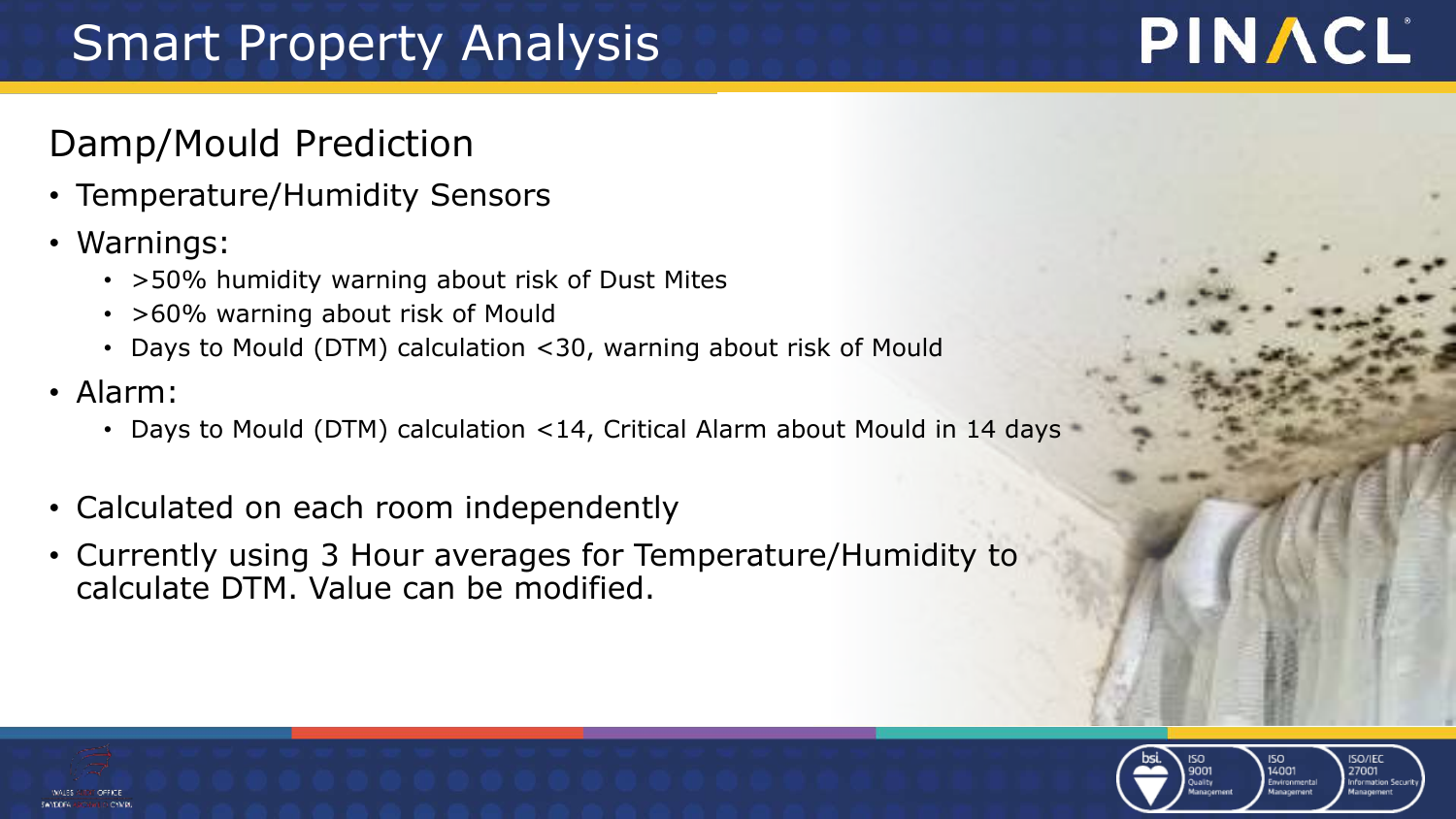## Smart Property Analysis

#### **Fuel Poverty**

- Temperature Sensor & input from CRM system identifying tenant as at risk
- Calculated on the whole Property over 7 day period

#### **Abandoned Property**

•  $CO<sub>2</sub>$  Sensor & input from CRM system identifying property as occupied

#### **Unauthorised Occupancy**

•  $CO<sub>2</sub>$  Sensor & input from CRM system identifying property as empty



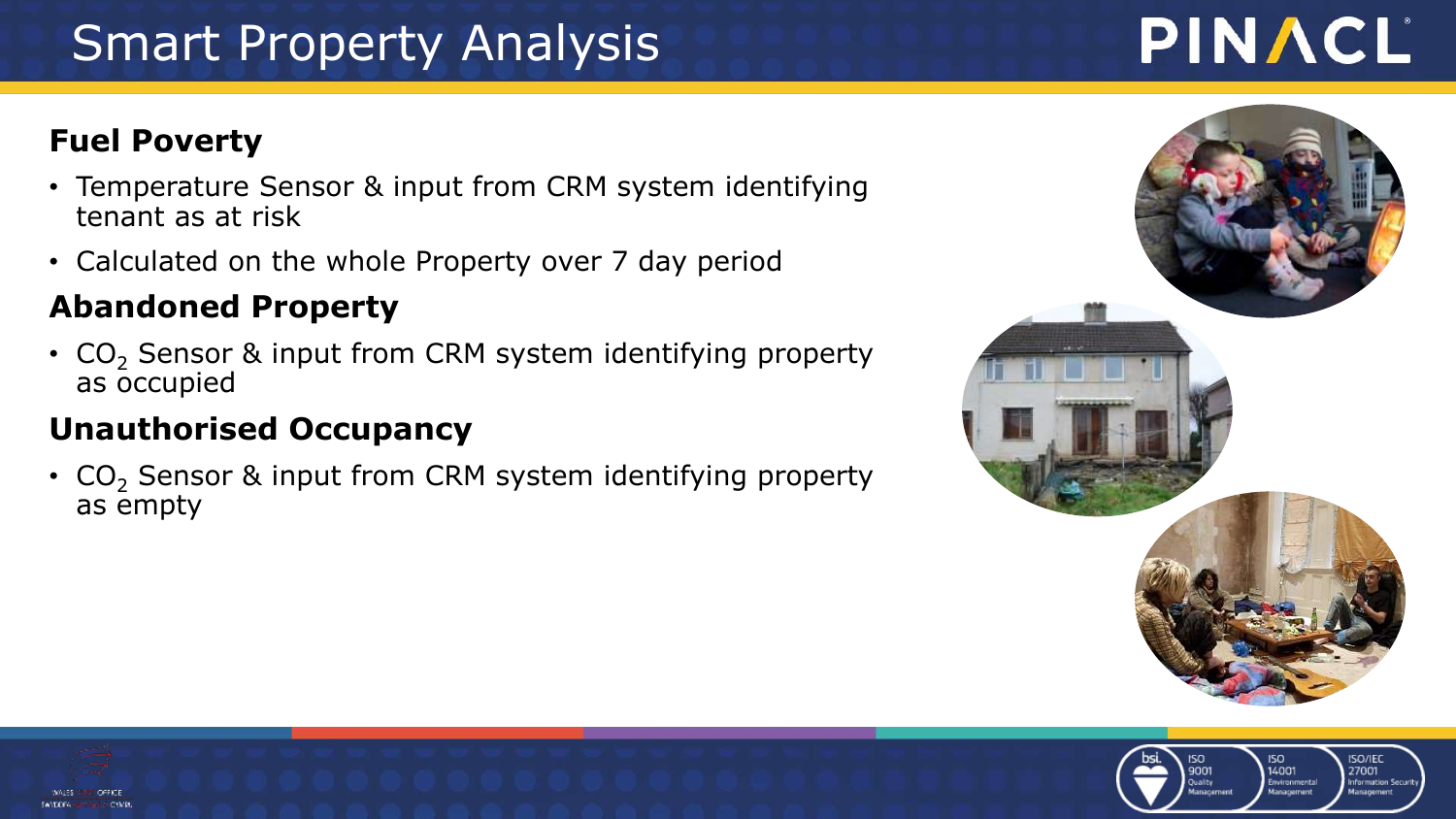### IoT Social Housing ... and Welfare?

| NEWPORT<br><b>CYNSOR DRUM</b> |                                              | Smart Property - 161921 - 24 LLANWERN ROAD                                                                                    |                                            |                                                                                |               | 2018-05-10 13:31:17                                                                                             |
|-------------------------------|----------------------------------------------|-------------------------------------------------------------------------------------------------------------------------------|--------------------------------------------|--------------------------------------------------------------------------------|---------------|-----------------------------------------------------------------------------------------------------------------|
| <b>CASNEWYDD</b>              | Status: Ecolog                               |                                                                                                                               |                                            | NCH (D: 161921 - Type: Terraced - Address: 24 LLANWERN ROAD, NEWPORT, NP19 9GF |               |                                                                                                                 |
| <b>&amp; Dashboard</b>        | Overall property status is currently: Normal |                                                                                                                               |                                            |                                                                                |               |                                                                                                                 |
| # Housing                     |                                              |                                                                                                                               |                                            |                                                                                |               |                                                                                                                 |
| & Air Quality                 | lail Smart Property Analysis                 |                                                                                                                               | A Smart Property Status                    |                                                                                |               |                                                                                                                 |
| <b>In Flood Management</b>    |                                              |                                                                                                                               | Current Readings                           |                                                                                |               |                                                                                                                 |
| A Road Temperature            | Heartboat                                    | <b>homat</b>                                                                                                                  |                                            | CO2                                                                            | Humidity      | Temperature                                                                                                     |
| <b>自 Bin Management</b>       | Empty Property Detection                     | Romal                                                                                                                         |                                            |                                                                                | 0.45%         | 2 20 °C                                                                                                         |
|                               | Fuel Poverty Detection                       | <b>Normal</b>                                                                                                                 | Main Living Room                           | C: 695 ppm                                                                     |               |                                                                                                                 |
|                               | Damp/Mould Prediction                        | <b>Romal</b>                                                                                                                  | Main Bedroom                               | (3.552 ppm)                                                                    | <b>6 40 %</b> | 2 19 °C                                                                                                         |
|                               | Unauthorised Occupancy                       | Inactive                                                                                                                      | Kitchen                                    |                                                                                | 4.39%         | # 20 ℃                                                                                                          |
|                               |                                              |                                                                                                                               | Main Bathroom                              |                                                                                | 4 40.%        | 2 20 °C                                                                                                         |
|                               | Show Alarm History on                        |                                                                                                                               |                                            |                                                                                |               |                                                                                                                 |
|                               |                                              |                                                                                                                               | Showing leat 3 Nours.                      |                                                                                |               |                                                                                                                 |
|                               | Main Living Room                             | Select Time Period:   6 hours   24 hours   3 days   7 days   30 days   50 days<br>Chart. (3) Status                           | Main Bedroom Im                            | Chart C Status                                                                 |               |                                                                                                                 |
|                               | 50<br>40<br>$30$<br>u<br>20<br>TD            | Temperature   Humidity   CO2<br>100<br>4000<br>30<br>3500<br>80<br>3000<br>70<br>2500<br>3000<br>-sit<br>1508<br><b>TIERS</b> | $50 -$<br>AD.<br>101<br>$\Box$<br>20<br>10 | Temperature Humidity [   CO2                                                   |               | 100<br>4000<br>90<br>7500<br>60<br>3000<br>70<br>2900<br>10<br>10000<br><b>BO</b><br>40<br>1000<br>30<br>$+000$ |

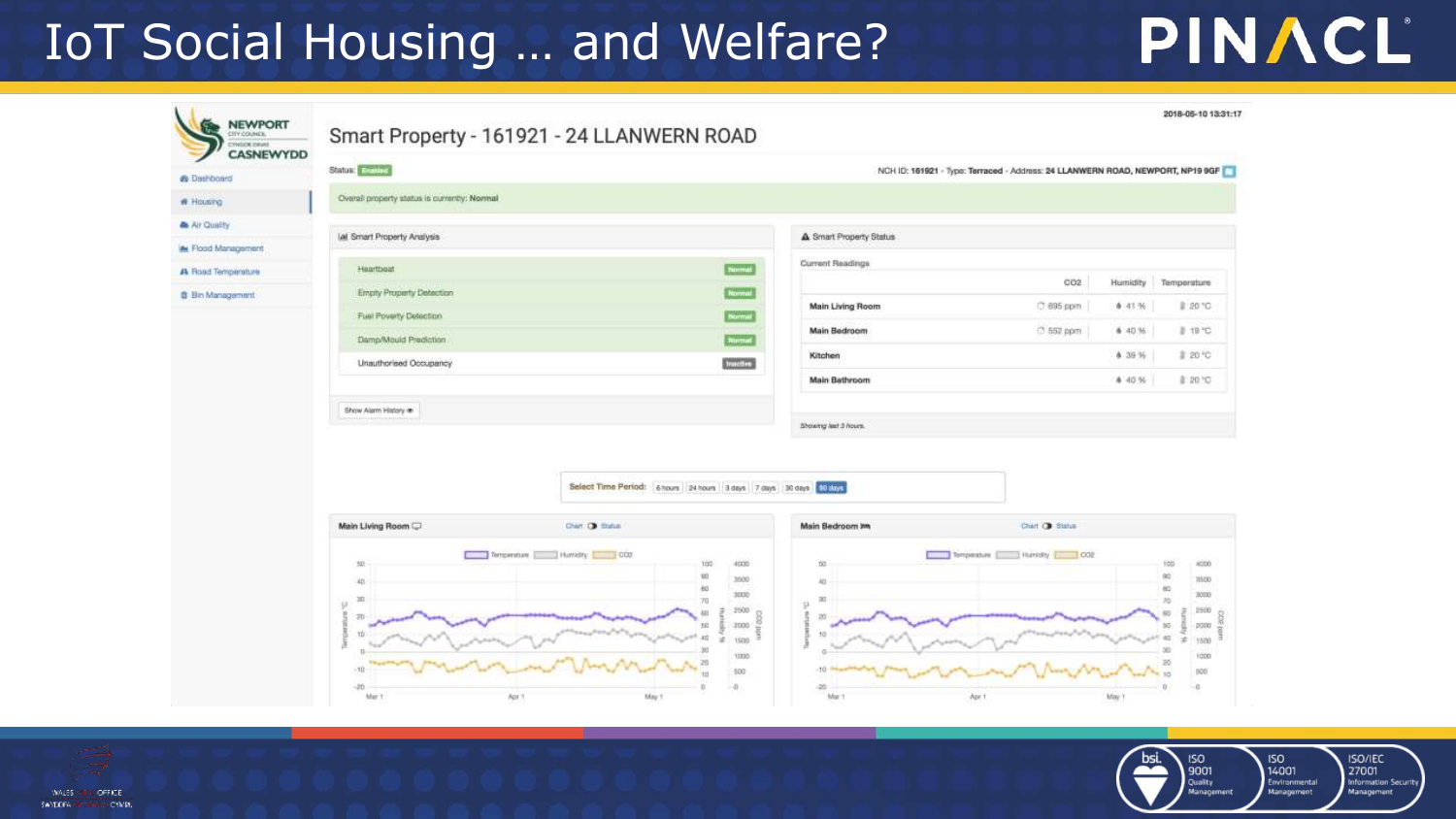### Newport City Council & Pinacl



#### https://youtu.be/X-WjwtRTdm0